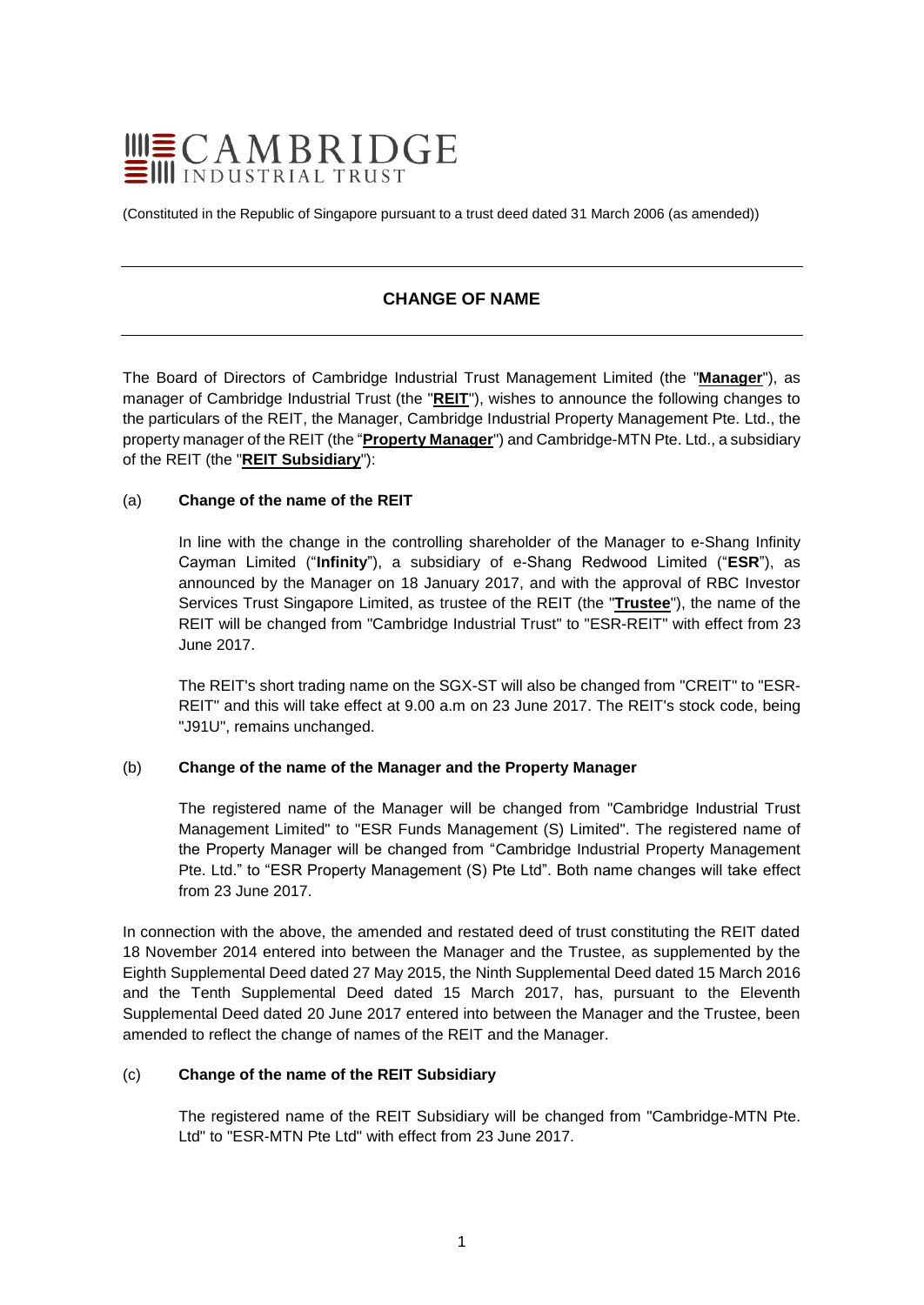The Board of Directors of the Manager further wishes to announce the change in logo and website address of the REIT, following the change of name of the REIT:

## (a) **Change of logo**

The logo of the REIT will be changed to the following with effect from 23 June 2017:



## (b) **Change of website**

The website address of the REIT will be changed from [www.cambridgeindustrialtrust.com](http://www.cambridgeindustrialtrust.com/) to:

www.esr-reit.com.sg

with effect from 23 June 2017.

The changes announced here will not affect any of the rights of the existing Unitholders.

# **BY ORDER OF THE BOARD**

Cambridge Industrial Trust Management Limited As manager of Cambridge Industrial Trust (Company Registration No. 200512804G, Capital Markets Services Licence No.100132-5)

Adrian Chui Chief Executive Officer and Executive Director 21 June 2017

For further enquiries, please contact:

**Cambridge Industrial Trust Management Limited**  Cheryl Lim Marketing Communications Manager Tel: +65 6222 3339 [cheryl.lim@cambridgeitm.com](mailto:cheryl.lim@cambridgeitm.com)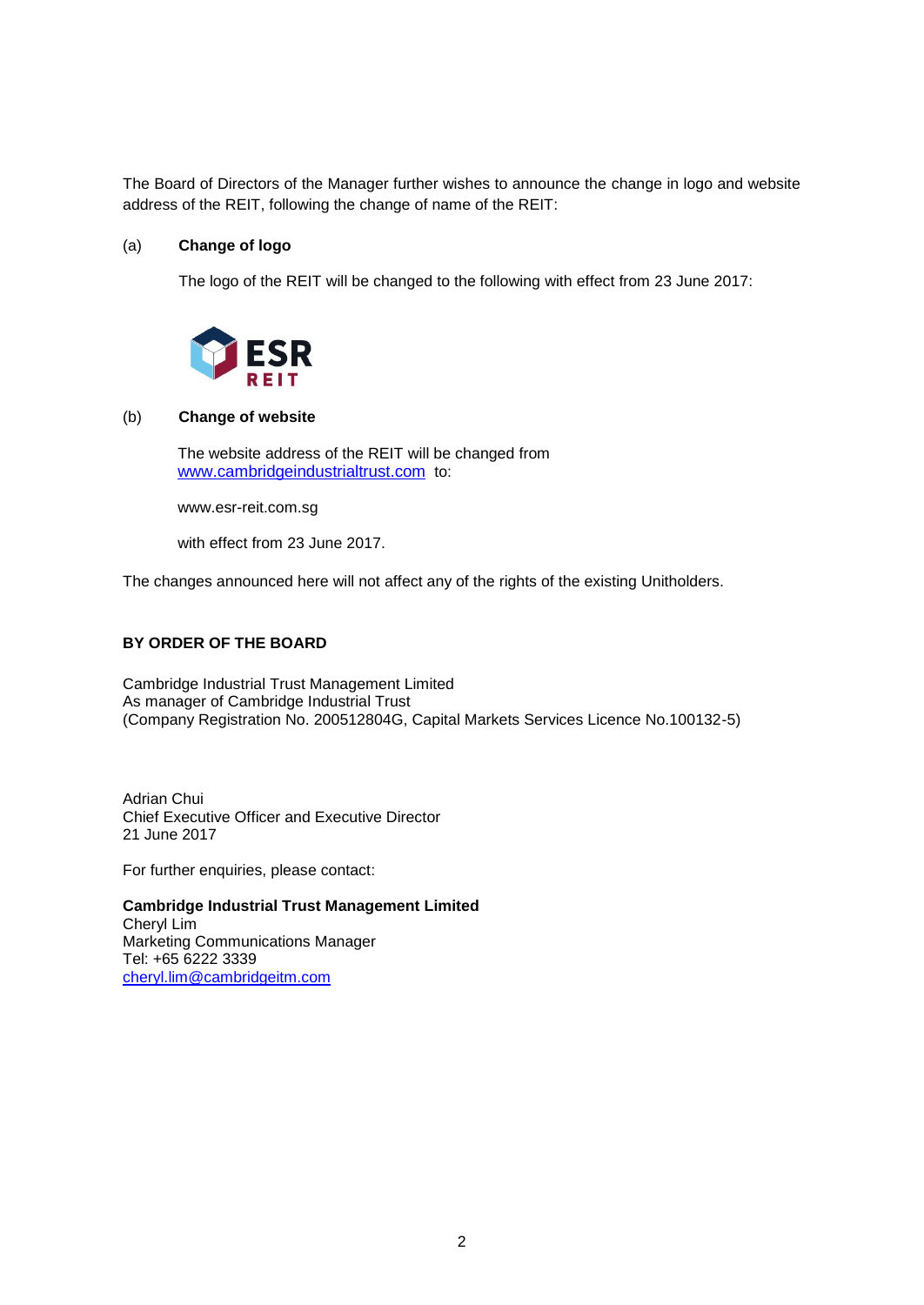## *About Cambridge Industrial Trust*

Cambridge Industrial Trust ("CIT"), publicly listed on the Singapore Exchange Securities Trading Limited since 25 July 2006, is Singapore's first independent industrial real estate investment trust ("REIT").

CIT invests in quality income-producing industrial properties and has a diversified portfolio of 49 properties located across Singapore, with a total gross floor area of approximately 8.4 million sq ft and a property value of S\$1.35 billion as at 31 March 2017. The properties range from logistics, warehousing, light industrial, general industrial, a car showroom and a workshop to a business park, and are located close to major transportation hubs and key industrial zones island-wide.

The Manager's objective is to provide Unitholders with a stable and secure income stream through the successful implementation of the following strategies:

- Acquisition of value-enhancing properties;
- Pro-active asset management;
- Divestment of non-core properties; and
- Prudent capital and risk management.

Cambridge Industrial Trust Management Limited, the Manager of CIT, is owned by two stakeholders, namely, e-Shang Redwood Limited ("ESR") (indirectly 80 percent) and Mitsui & Co., Ltd ("Mitsui") (20 percent):

- ESR is a leading pan-Asia logistics real estate developer, owner and operator focused on the key metropolitan areas most closely tied with consumption and global trade. Co-founded by Warburg Pincus and backed by some of the worlds' preeminent investors including APG, PGGM, CPPIB, Ping An, Morgan Stanley and Goldman Sachs, ESR's platform represents one of the largest in the region with over 7.3 million square metres of projects owned and under development across China, Japan and South Korea, and capital and funds management offices in Hong Kong and Singapore. ESR is one of the largest third-party landlords for market leading top e-commerce companies, "bricks-and-mortar" retailers, third party logistics providers and cold storage companies across the region.
- Mitsui is one of the largest corporate conglomerates in Japan and listed on the Tokyo Stock Exchange. It is one of the largest publicly traded companies in the world. Mitsui also developed the Japan Logistics Fund Inc., a publicly listed REIT in Japan dedicated to investing in distribution facilities.

For further information on CIT, please visit [http://www.cambridgeindustrialtrust.com](http://www.cambridgeindustrialtrust.com/)